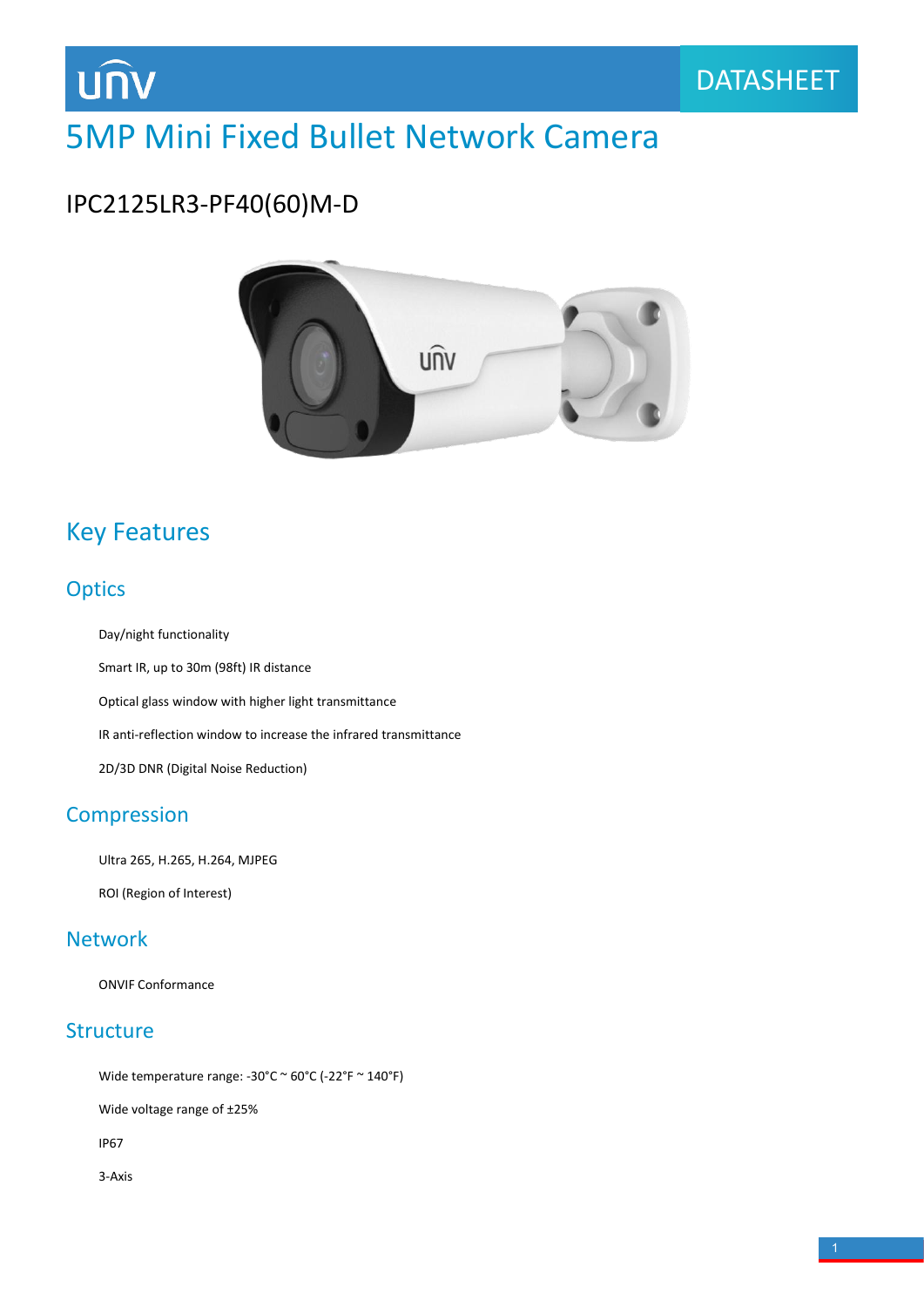# UN

## Specifications

|                                    | IPC2125LR3-PF40M-D                                                                                             |            |  |             | IPC2125LR3-PF60M-D |               |  |              |  |
|------------------------------------|----------------------------------------------------------------------------------------------------------------|------------|--|-------------|--------------------|---------------|--|--------------|--|
| Camera                             |                                                                                                                |            |  |             |                    |               |  |              |  |
| Sensor                             | 1/2.7", 5.0 megapixel, progressive scan, CMOS                                                                  |            |  |             |                    |               |  |              |  |
| Lens                               | 4.0mm@F2.0<br>6.0mm@F2.0                                                                                       |            |  |             |                    |               |  |              |  |
| <b>DORI Distance</b>               | Lens (mm)                                                                                                      | Detect (m) |  | Observe (m) |                    | Recognize (m) |  | Identify (m) |  |
|                                    | 4.0                                                                                                            | 60         |  | 24          |                    | 12            |  | 6            |  |
|                                    | 6.0                                                                                                            | 90         |  | 36          |                    | 18            |  | 9            |  |
| Angle of View (H)                  | $79.7^\circ$<br>$50.5^\circ$                                                                                   |            |  |             |                    |               |  |              |  |
| Angle of View (V)                  | $51.8^\circ$                                                                                                   |            |  |             |                    | $35.9^\circ$  |  |              |  |
| Angle of View (O)                  | $98.0^\circ$                                                                                                   |            |  |             | $62.1^\circ$       |               |  |              |  |
| Adjustment angle                   | Pan: $0^\circ$ $\approx$ 360 $^\circ$<br>Tilt: $0^{\circ}$ ~ 90°                                               |            |  |             | Rotate: 0° ~ 360°  |               |  |              |  |
| Shutter                            | Auto/Manual, 1 ~ 1/100000s                                                                                     |            |  |             |                    |               |  |              |  |
| Minimum Illumination               | Colour: 0.01Lux (F2.0, AGC ON)<br>OLux with IR on                                                              |            |  |             |                    |               |  |              |  |
| Digital noise reduction            | 2D/3D DNR                                                                                                      |            |  |             |                    |               |  |              |  |
| Day/Night                          | IR-cut filter with auto switch (ICR)                                                                           |            |  |             |                    |               |  |              |  |
| S/N                                | >52dB                                                                                                          |            |  |             |                    |               |  |              |  |
| IR Range                           | Up to 30m (98ft) IR range                                                                                      |            |  |             |                    |               |  |              |  |
| <b>WDR</b>                         | <b>DWDR</b>                                                                                                    |            |  |             |                    |               |  |              |  |
| Video                              |                                                                                                                |            |  |             |                    |               |  |              |  |
| Video Compression                  | Ultra 265, H.265, H.264, MJPEG                                                                                 |            |  |             |                    |               |  |              |  |
| H.264 code profile                 | Baseline profile, Main Profile                                                                                 |            |  |             |                    |               |  |              |  |
| Frame Rate                         | Main Stream: 5MP (2592*1944), Max 20fps;<br>Sub Stream: 720P (1280×720), Max 20fps                             |            |  |             |                    |               |  |              |  |
| <b>HLC</b>                         | Supported                                                                                                      |            |  |             |                    |               |  |              |  |
| <b>BLC</b>                         | Supported                                                                                                      |            |  |             |                    |               |  |              |  |
| OSD                                | Up to 4 OSDs                                                                                                   |            |  |             |                    |               |  |              |  |
| Privacy Mask                       | Up to 4 areas                                                                                                  |            |  |             |                    |               |  |              |  |
| <b>ROI</b>                         | Up to 2 areas                                                                                                  |            |  |             |                    |               |  |              |  |
| <b>Motion Detection</b>            | Up to 4 areas                                                                                                  |            |  |             |                    |               |  |              |  |
| <b>Network</b>                     |                                                                                                                |            |  |             |                    |               |  |              |  |
| Protocols                          | IPv4, IGMP, ICMP, ARP, TCP, UDP, DHCP, RTP, RTSP, RTCP, DNS, DDNS, NTP, FTP, UPnP, HTTP, HTTPS, SMTP, SSL, QoS |            |  |             |                    |               |  |              |  |
| Compatible Integration             | ONVIF (Profile S, Profile T), API                                                                              |            |  |             |                    |               |  |              |  |
| Interface                          |                                                                                                                |            |  |             |                    |               |  |              |  |
| Network                            | 10/100M Base-TX Ethernet                                                                                       |            |  |             |                    |               |  |              |  |
| General                            |                                                                                                                |            |  |             |                    |               |  |              |  |
| Power                              | DC 12V±25%, PoE (IEEE 802.3af)                                                                                 |            |  |             |                    |               |  |              |  |
|                                    | Power consumption: Max 4W                                                                                      |            |  |             |                    |               |  |              |  |
| Dimensions $(L \times W \times H)$ | $167.3 \times 62.9 \times 62.7$ mm (6.6" × 2.5" × 2.5")                                                        |            |  |             |                    |               |  |              |  |
| Weight                             | 0.37kg (0.81lb)                                                                                                |            |  |             |                    |               |  |              |  |
| <b>Working Environment</b>         | -30°C ~ 60°C (-22°F ~ 140°F), Humidity: ≤95% RH (non-condensing)                                               |            |  |             |                    |               |  |              |  |
| <b>Ingress Protection</b>          | <b>IP67</b>                                                                                                    |            |  |             |                    |               |  |              |  |